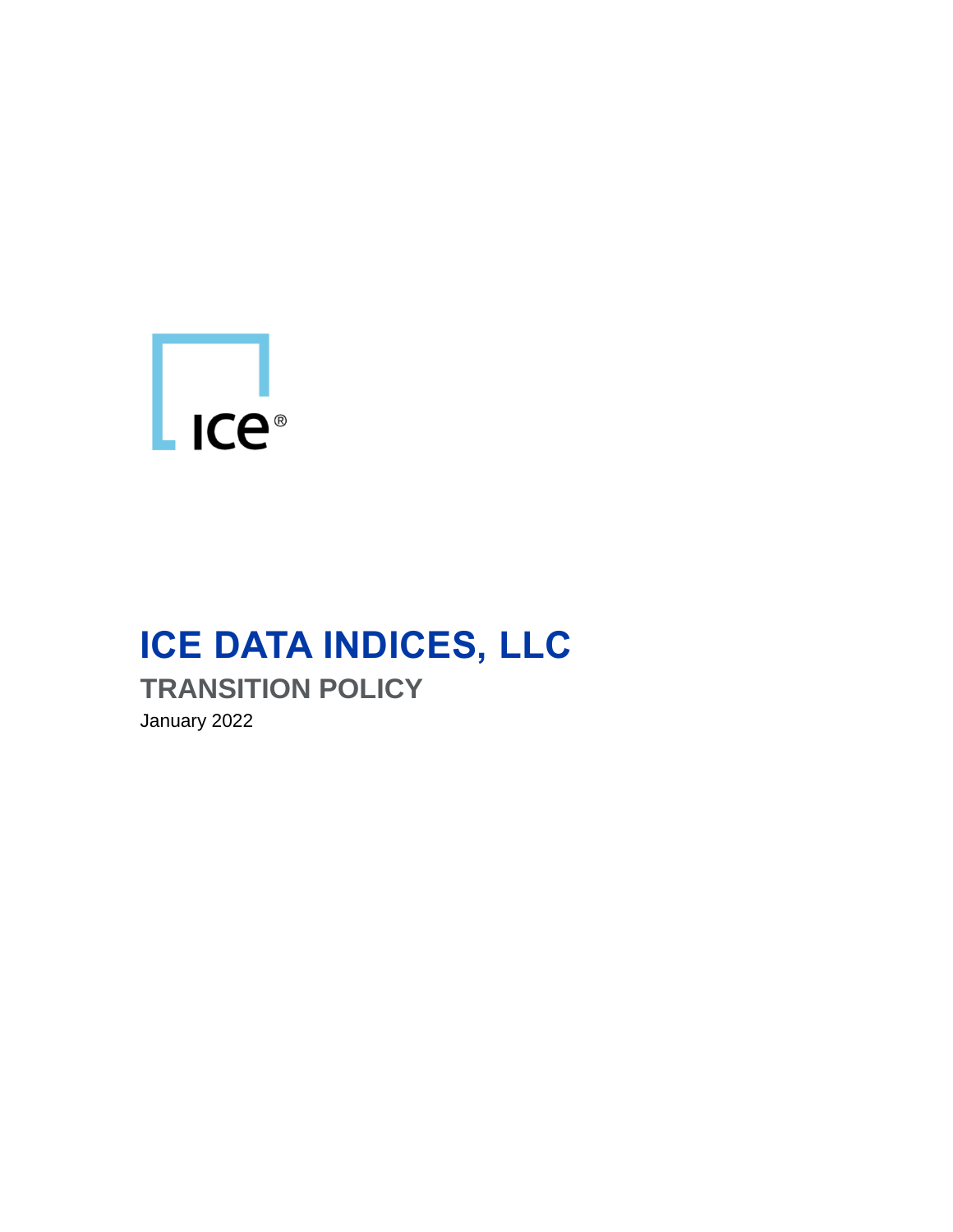#### **CONTENTS**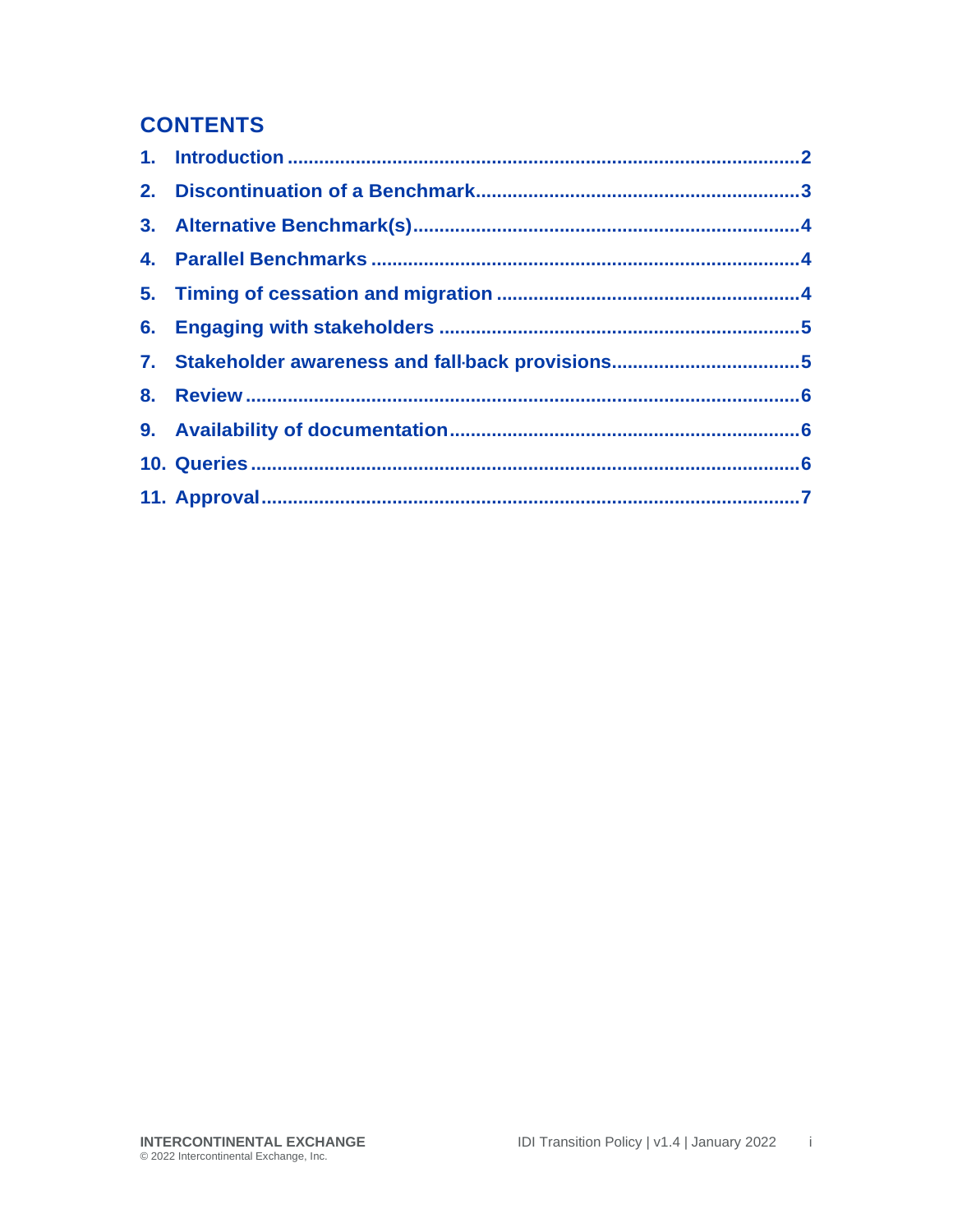

#### <span id="page-2-0"></span>**1. INTRODUCTION**

ICE Data Indices, LLC ("IDI"), a wholly owned subsidiary of Intercontinental Exchange, Inc., is the Benchmark Administrator for certain Equity, Commodity, Fixed Income and Currency indices (each, a "Benchmark" and together, the "Benchmarks"). A list of the Benchmarks currently administered by IDI is available on the ICE website at *[www.theice.com/market-data/indices](http://www.theice.com/market-data/indices)*.

IDI adheres to the Principles for Financial Benchmarks<sup>1</sup> published by the International Organization of Securities Commissions ("IOSCO") in July 2013. In addition, as a third country Benchmark Administrator, IDI must also consider the provisions relating to the Changes to and cessation of a benchmark requirements under the European Union Benchmarks Regulation ("EU BMR")<sup>2</sup> and the UK Benchmarks Regulation (UK BMR)<sup>3</sup> and ensure that application of the IOSCO Principles is equivalent to compliance with such Regulation.

IOSCO's Principle 13 (Transition) states that:

"Administrators should have clear written policies and procedures, to address the need for possible cessation of a Benchmark, due to market structure change, product definition change, or any other condition which makes the Benchmark no longer representative of its intended Interest."

The EU and UK BMRs (Article 28) state that:

"An administrator shall publish, together with the benchmark statement referred to in Article 27, a procedure concerning the actions to be taken by the administrator in the event of changes to or the cessation of a benchmark which may be used in the Union in accordance with Article 29(1). The procedure may be drafted, where applicable, for families of benchmarks and shall be updated and published whenever a material change occurs."

The separate Benchmark Cessation Procedure sets out the steps that IDI would take in the event of discontinuation in whole or in part of a Benchmark we administer (including a currency or tenor of a Benchmark).

<sup>1</sup> Available at [http://www.iosco.org/library/pubdocs/pdf/IOSCOPD415.pdf.](http://www.iosco.org/library/pubdocs/pdf/IOSCOPD415.pdf)

<sup>2</sup> *[Regulation \(EU\) 2016/1011 of the European Parliament and of the Council of 8 June 2016 on indices used as](https://eur-lex.europa.eu/legal-content/EN/TXT/?uri=CELEX%3A32016R1011)  [benchmarks in financial instruments and financial contracts or to measure the performance of investment funds.](https://eur-lex.europa.eu/legal-content/EN/TXT/?uri=CELEX%3A32016R1011)*

<sup>3</sup> *The Benchmarks (Amendment and Transitional Provision) (EU Exit) Regulations 2019 <https://www.legislation.gov.uk/uksi/2019/657/contents>*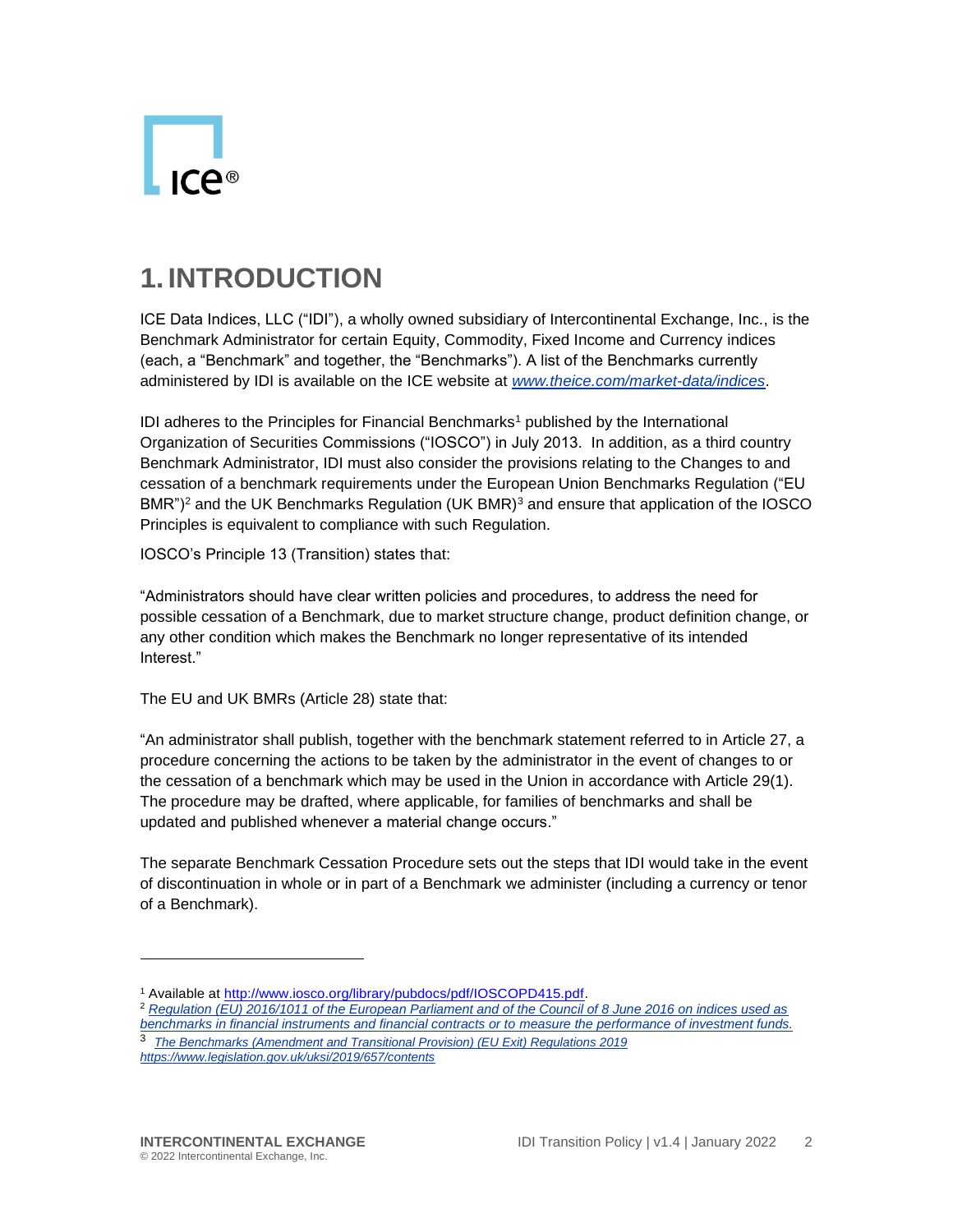#### *<https://www.theice.com/market-data/indices/regulation>*

This Transition Policy addresses other aspects of Principle 13, including that:

"Administrators should encourage Subscribers and other Stakeholders who have financial instruments that reference a Benchmark to take steps to make sure that:

- a) Contracts or other financial instruments that reference a Benchmark, have robust fall-back provisions in the event of material changes to, or cessation of, the referenced Benchmark; and
- b) Stakeholders are aware of the possibility that various factors, including external factors beyond the control of the Administrator, might necessitate material changes to a Benchmark."

Terms used but not defined in this document have the meanings given to them in the IOSCO Principles.

#### <span id="page-3-0"></span>**2. DISCONTINUATION OF A BENCHMARK**

In accordance with IOSCO's Principle 13, Administrators' transition policies and procedures should be proportionate to the estimated breadth and depth of contracts and financial instruments that reference a Benchmark and the economic and financial stability impact that might result from the cessation of the Benchmark. The Administrator should take into account the views of Stakeholders, Subscribers and any relevant Regulatory and National Authorities in determining what policies and procedures are appropriate for a particular Benchmark.

Principle 13 further provides that Administrators' written policies and procedures to address the possibility of Benchmark cessation could include the following factors, if determined to be reasonable and appropriate by the Administrator:

- a) Criteria to guide the selection of a credible, alternative Benchmark such as, but not limited to, criteria that seek to match to the extent practicable the existing Benchmark's characteristics (e.g., credit quality, maturities and liquidity of the alternative market), differentials between Benchmarks, the extent to which an alternative Benchmark meets the asset/liability needs of Stakeholders, whether the revised Benchmark is investable, the availability of transparent transaction data, the impact on Stakeholders and impact of existing legislation;
- b) The practicality of maintaining parallel Benchmarks (e.g., where feasible, maintain the existing Benchmark for a defined period of time to permit existing contracts and financial instruments to mature and publish a new Benchmark) in order to accommodate an orderly transition to a new Benchmark;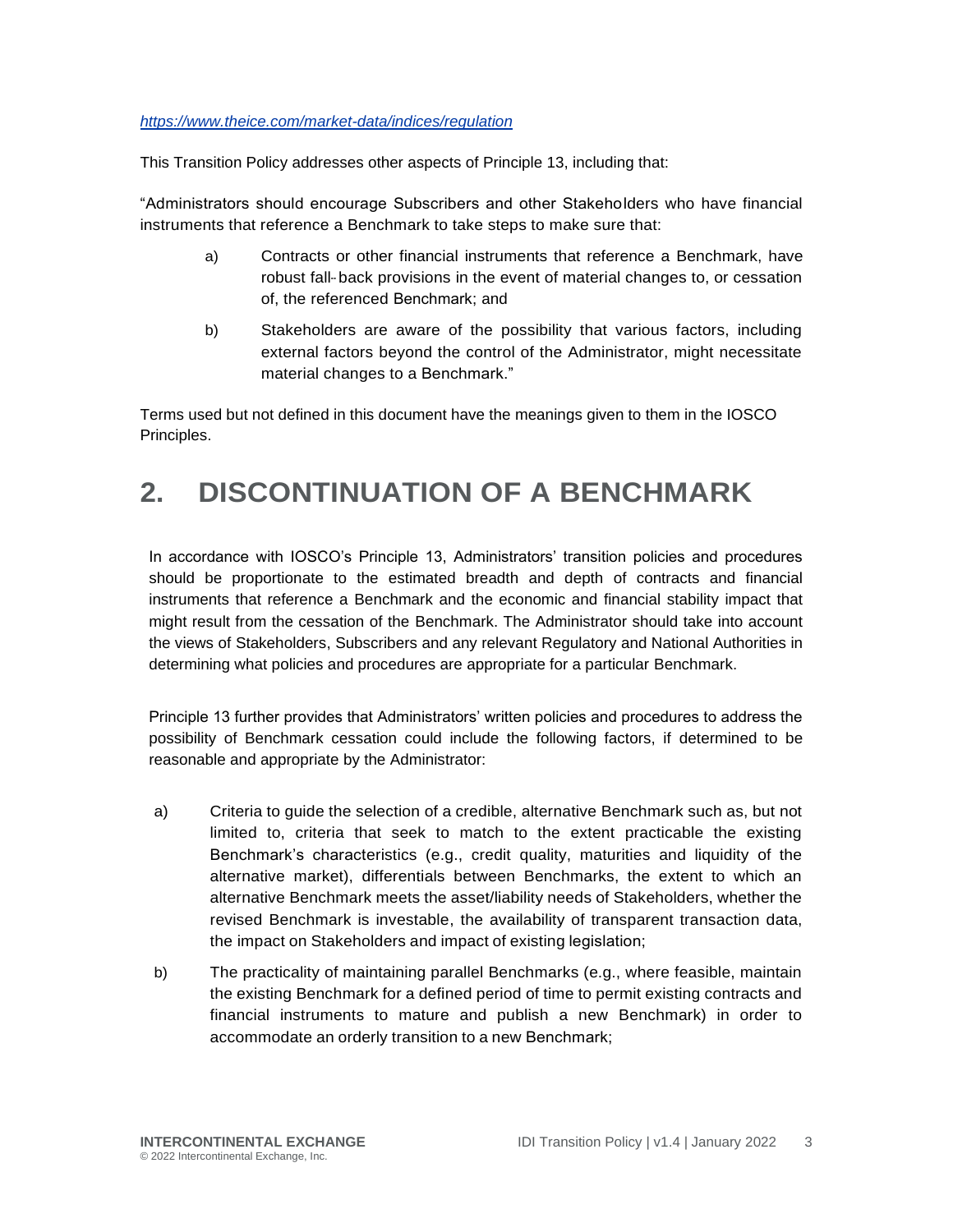- c) The procedures that the Administrator would follow in the event that a suitable alternative cannot be identified;
- d) In the case of a Benchmark or a tenor of a Benchmark that will be discontinued completely, the policy defining the period of time in which the Benchmark will continue to be produced in order to permit existing contracts to migrate to an alternative Benchmark if necessary; and
- e) The process by which the Administrator will engage Stakeholders and relevant Market and National Authorities, as appropriate, in the process for selecting and moving towards an alternative Benchmark, including the timeframe for any such action commensurate with the tenors of the financial instruments referencing the Benchmarks and the adequacy of notice that will be provided to Stakeholders.

Each of the above factors is considered further below.

# <span id="page-4-0"></span>**3. ALTERNATIVE BENCHMARK(S)**

The suitability of any alternative Benchmark would depend on, among other things, the particular needs and circumstances of Subscribers and other Stakeholders. As such, IDI does not preidentify any default alternative for any Benchmark covered by this policy. However, information on each of the Benchmarks currently administered by IDI is available on the IDI website and Index Platform *[www.theice.com/indices](http://www.theice.com/indices) and https://indices.theice.com/* and can assist users in considering any alternative Benchmarks.

IOSCO's Principle 13 refers to a Benchmark Administrator's procedures in the absence of a suitable alternative Benchmark. Should IDI not have a suitable alternative Benchmark, IDI's Benchmark Cessation Procedure would be applicable.

#### <span id="page-4-1"></span>**4. PARALLEL BENCHMARKS**

IDI has assessed the practicality of maintaining parallel Benchmarks to the Benchmarks covered under this Policy but, at this time, has concluded that this would not be a feasible proposition in respect of any of these Benchmarks. However, in the event of discontinuation, where practical and feasible, a parallel production period will be contemplated based upon feedback on the current usage of the Benchmark by Subscribers and other Stakeholders with the goal of accommodating an orderly transition to a new Benchmark.

## <span id="page-4-2"></span>**5. TIMING OF CESSATION AND MIGRATION**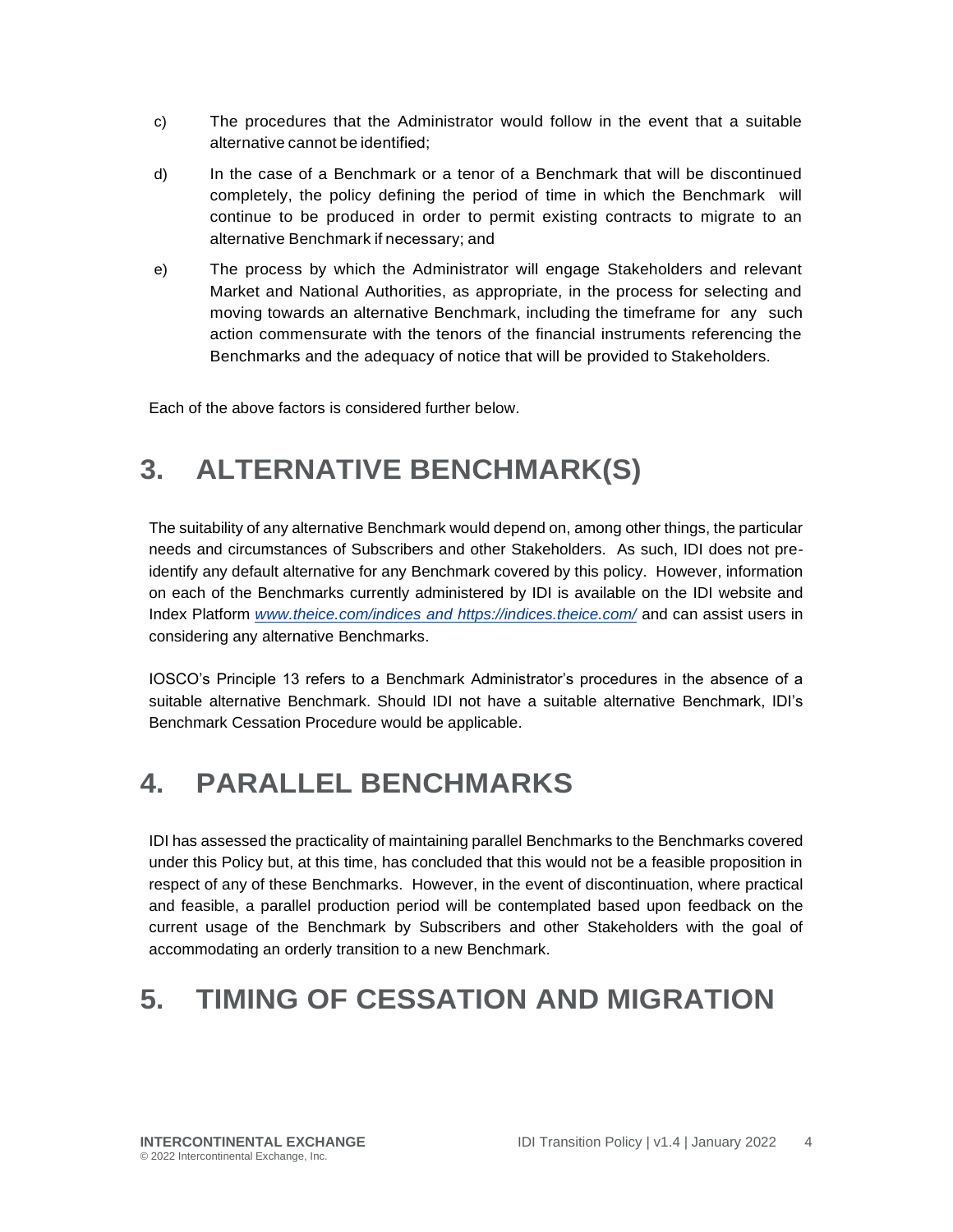In the event of discontinuation of part or all of an IDI Benchmark, the considerations in terms of timing and migration are set out in the Benchmark Cessation Procedure.

#### <span id="page-5-0"></span>**6. ENGAGING WITH STAKEHOLDERS**

IDI is committed to open and transparent communication with stakeholders. If the cessation of an IDI Benchmark were under consideration, the Governance Committee would invoke a consultation process with Subscribers and Stakeholders, as appropriate

#### <span id="page-5-1"></span>**7. STAKEHOLDER AWARENESS AND FALL-BACK PROVISIONS**

Parties to contracts that reference a Benchmark are encouraged to review on a periodic basis the suitability of such Benchmark and in particular to take into consideration factors such as whether:

- the methodology and construct of the Benchmark, as well as the underlying market interest it seeks to represent, are appropriate for the relevant contracts. Detail on Benchmarks administered by IDI can be found at *[www.theice.com/indices](http://www.theice.com/indices) and https://indices.theice.com/*
- for users located in the EU or UK, that the administrator is recognized or endorsed by an EU Competent Authority or the UK's Financial Conduct Authority.
- for users located in the EU or the UK, that the Benchmark itself is available on the ESMA or FCA Register (as applicable) and qualified for use in the EU or UK
- the Benchmark Administrator adheres to the Principles for Financial Benchmarks published by the International Organization of Securities Commissions (IOSCO) in July 2013, as evidenced for IDI in the published IDI IOSCO Compliance Statement
- the integrity of the Benchmark calculation is sufficient for the purposes of the contract.
- the governance and oversight of the Benchmark is sufficient
- the Benchmark Administrator is independent and can take an appropriately neutral approach without distorting conflicts of interest
- any changes have been made in the construction of the Benchmark that may impact the suitability of its use in the contract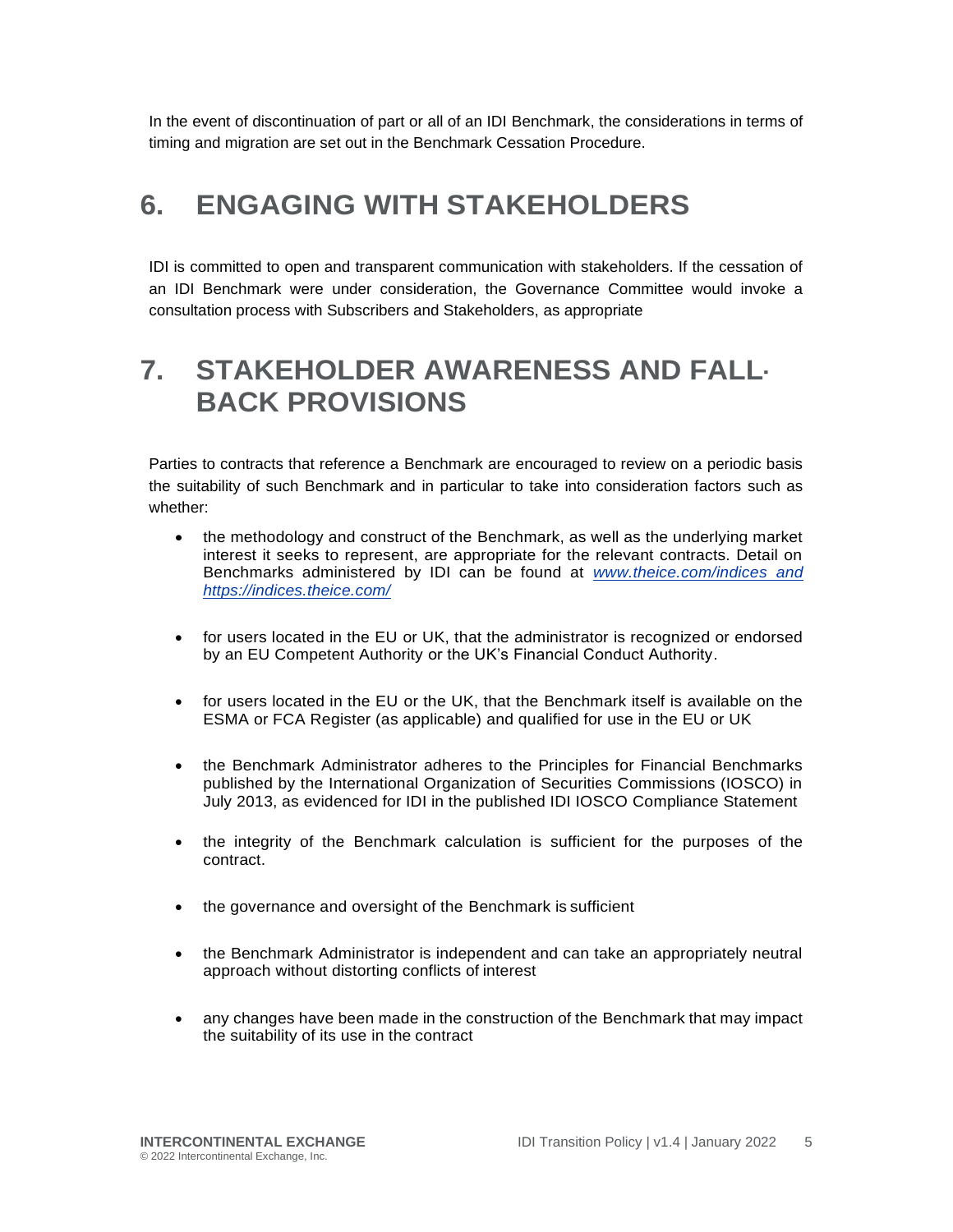- any changes are necessary or desirable in the way in which the relevant benchmark is described in the contractual arrangements (for example, whether there has been a change in the Benchmark Administrator or the method/time of publication of the Benchmark)
- one or more possible alternative Benchmarks exists or is available in the event that the relevant Benchmark ceases to be suitable for whatever reason, and/or
- contracts or other financial instruments that reference the Benchmark contain a sufficient fall-back mechanism in the event that the Benchmark ceases, on temporary or permanent basis, to be published or available.

Users of a Benchmark are strongly encouraged by IDI to:

- consider how they might be affected if any factors, including external factors beyond the control of the administrator, necessitated material changes to a Benchmark or its cessation, and
- ensure that their contracts and any other financial instruments that reference a Benchmark have robust fall-back provisions in the event of material changes to, or cessation of, the Benchmark.

#### <span id="page-6-0"></span>**8. REVIEW**

The need for the possible cessation of an Benchmark will be considered as part of the periodic Benchmark review process.

This Transition Policy is subject to review on a periodic basis, and at least annually. This Policy may be subject to more frequent review and revision based on business and/or regulatory changes.

#### <span id="page-6-1"></span>**9. AVAILABILITY OF DOCUMENTATION**

This Transition Policy shall be published on IDI's website *[www.theice.com/market](http://www.theice.com/market-data/indices/regulation)[data/indices/regulation](http://www.theice.com/market-data/indices/regulation)*.

## <span id="page-6-2"></span>**10. QUERIES**